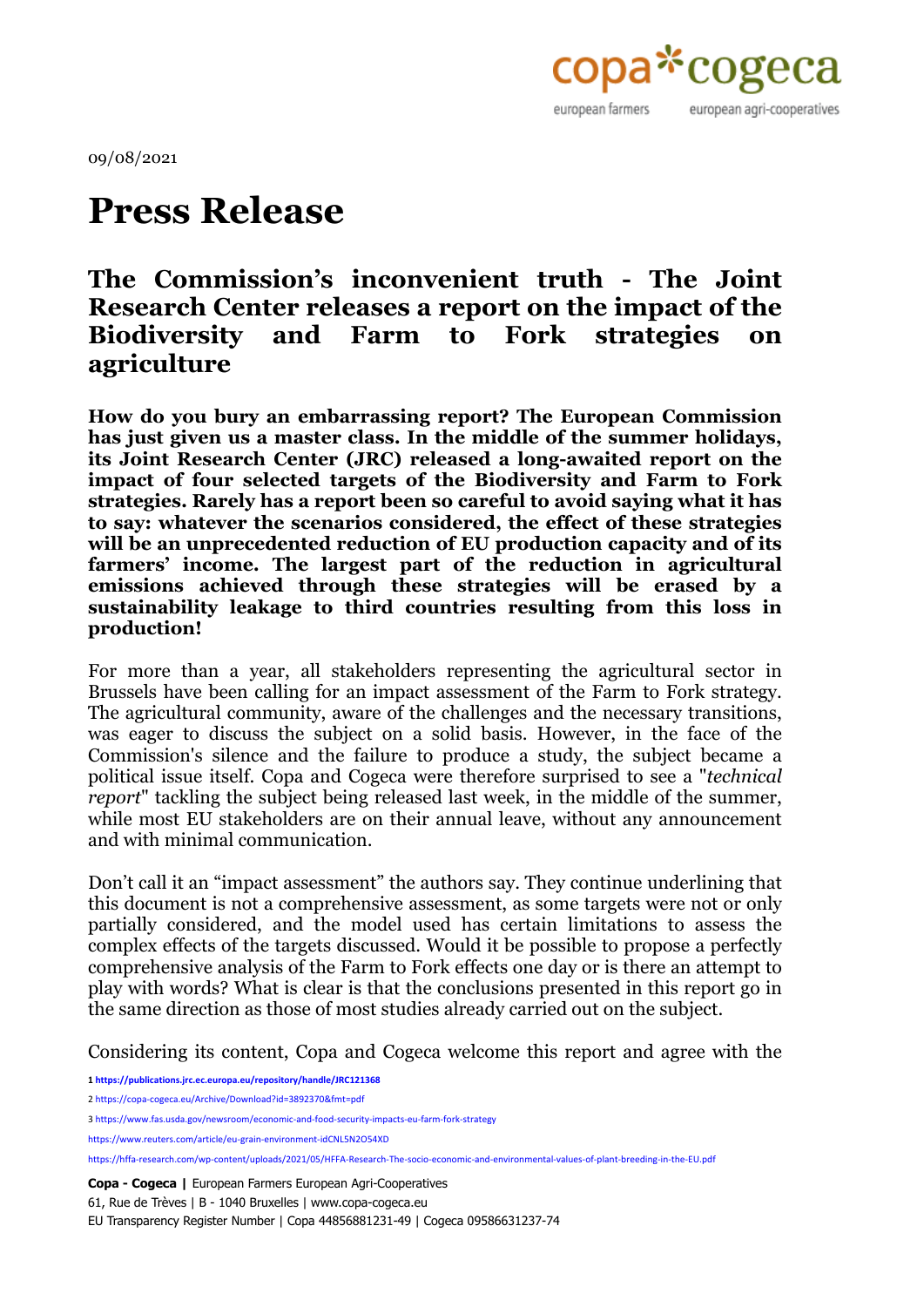2| 3authors that "*the lessons learned from this report are important from a policy perspective*". Whatever the scenario considered, all sectors show declines in production of 5% to 15%, with the livestock sectors being the most heavily impacted. The changes in production would lead to a decrease in net export positions for cereals, pork and poultry, and to a worsening in the EU trade deficit for oilseeds, fruits and vegetables, beef, sheep and goat meat. Meanwhile, whatever the scenario, production prices show a net increase of around 10% with a negative impact for most farmers' incomes.

However, the most important point of the report from Copa and Cogeca's perspective is on the expected effects of this strategy: the report shows that the Farm to Fork and Biodiversity strategies coupled with the new CAP could help in delivering a 28.4% reduction in GHG emissions from the agricultural sector by 2030. This makes some environmental NGOs say that these strategies will deliver the expected results. This is stopping halfway through the reasoning. One major finding of the report is that more than half of the expected GHG reduction in all scenarios are substituted by equivalent GHG emissions increases in third countries!

Reacting to the report, Pekka Pesonen, Secretary General of Copa-Cogeca, said, "*This report, even with all the precautions that must be taken into consideration regarding its methodology and scope, confirms many of our analyses. This new CAP will allow farmers to make the necessary transitions to increase our sustainability, it will not be a "status quo" as some Brussels NGOs like to repeat. However, strategies like Farm-to-Fork or the Biodiversity one will create an everwidening gap in practices and competitiveness with our international competitors. If we do not want to organise the relocation of part of our agriculture to third countries, the European Union must be as ambitious in its trade policy as it is with its in-house strategies. Today this is simply not the case. This great discrepancy will be unbearable for our farmers and cooperatives in the long run.*"

For Copa and Cogeca, the conclusions of this study should alert stakeholders far beyond the agricultural community and create a public debate as those policies are so consequential to our strategic autonomy, consumer prices or the relocation of our agriculture. The authors of the report call for further analysis on the targets and the models, Copa and Cogeca support this call and are looking forward to reading and commenting on the conclusions of this key report in the coming months.

**-END-**

Translations will be available in DE, ES, FR, IT, PL and RO on the Copa-Cogeca website soon.

For further information, please contact:

4 https://www.wwf.eu/?uNewsID=4180941 [Bruno.Menne@copa-cogeca.eu](mailto:Bruno.Menne@copa-cogeca.eu) **Bruno Menne** Policy Advisor

**Jean-Baptiste Boucher** Communications Director